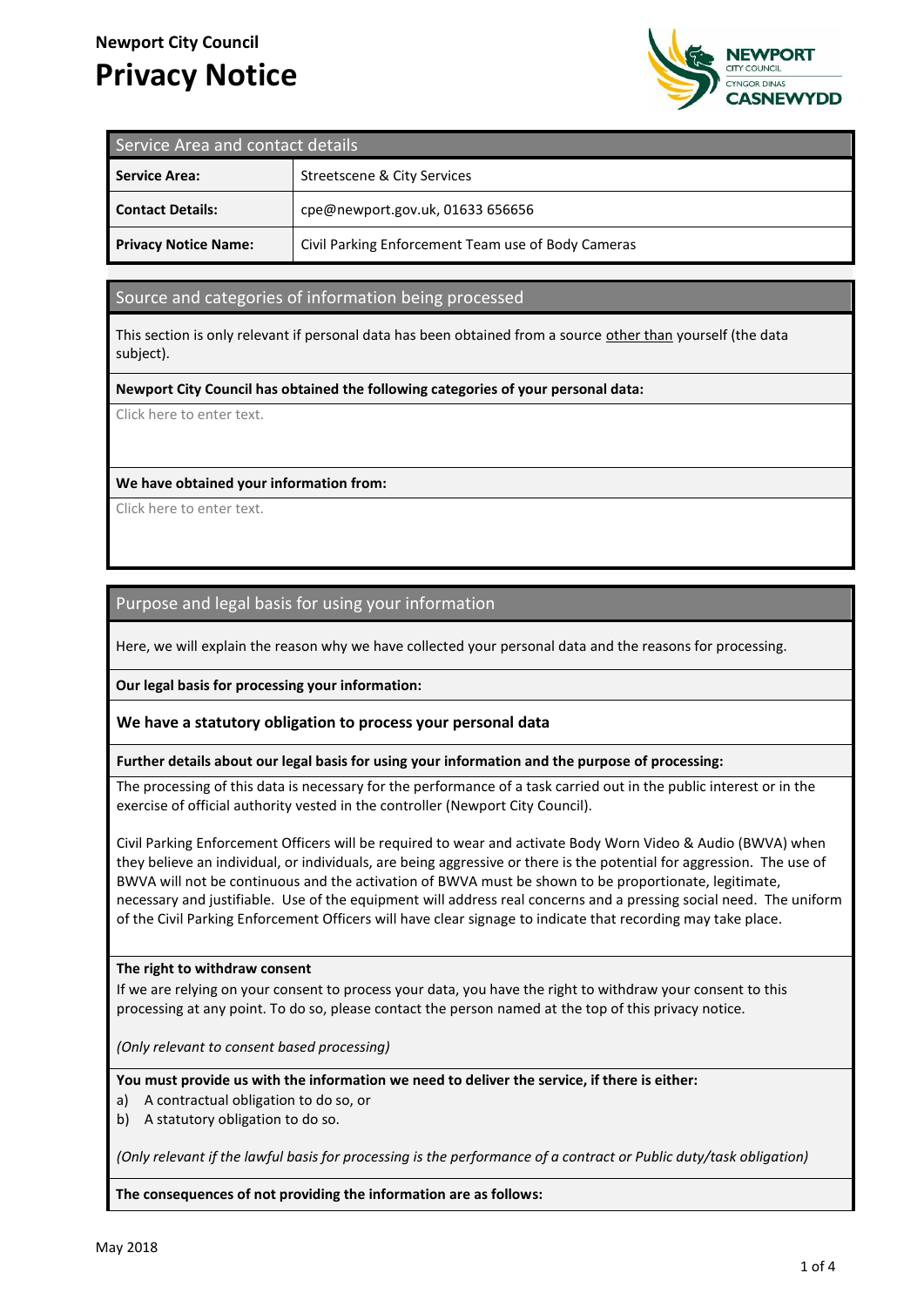Not applicable

#### **Special Category Data**

*(Only relevant if special category data is being processed)*

Sometimes we process special category which is afforded more protection under the Data Protection Act. This is because special category data is deemed to be more sensitive. If we are processing your special category data then we need to establish a further lawful basis for processing, and we have highlighted this below:

Choose a further lawful basis.

#### **Automatic decision making/profiling**

*(Only relevant if we are making an automated decision on a data subject)*

Sometimes we use computers or technology to help us make decisions about the service we offer you. Below are the details of what decision making or profiling systems we have used, and how the decision was made:

Click here to enter text.

# Who will have access to your personal information?

**Newport City Council** is the data controller and the Data Protection Officer is:

Digital Services Manager Email: information.management@newport.gov.uk Tel: 01633 656656

Other data controllers may also be responsible for your information, depending on the specific circumstances. Please contact the service area for further information.

**The main users of your personal information are:**

Senior Technical Officer- Parking Services & Civil Parking Enforcement

**We may share your information within Newport City Council:**

BWV will not be shared with any other department of Newport City Council.

**We may share your information with other, external organisations:**

We may share this data with other law enforcement agencies or the courts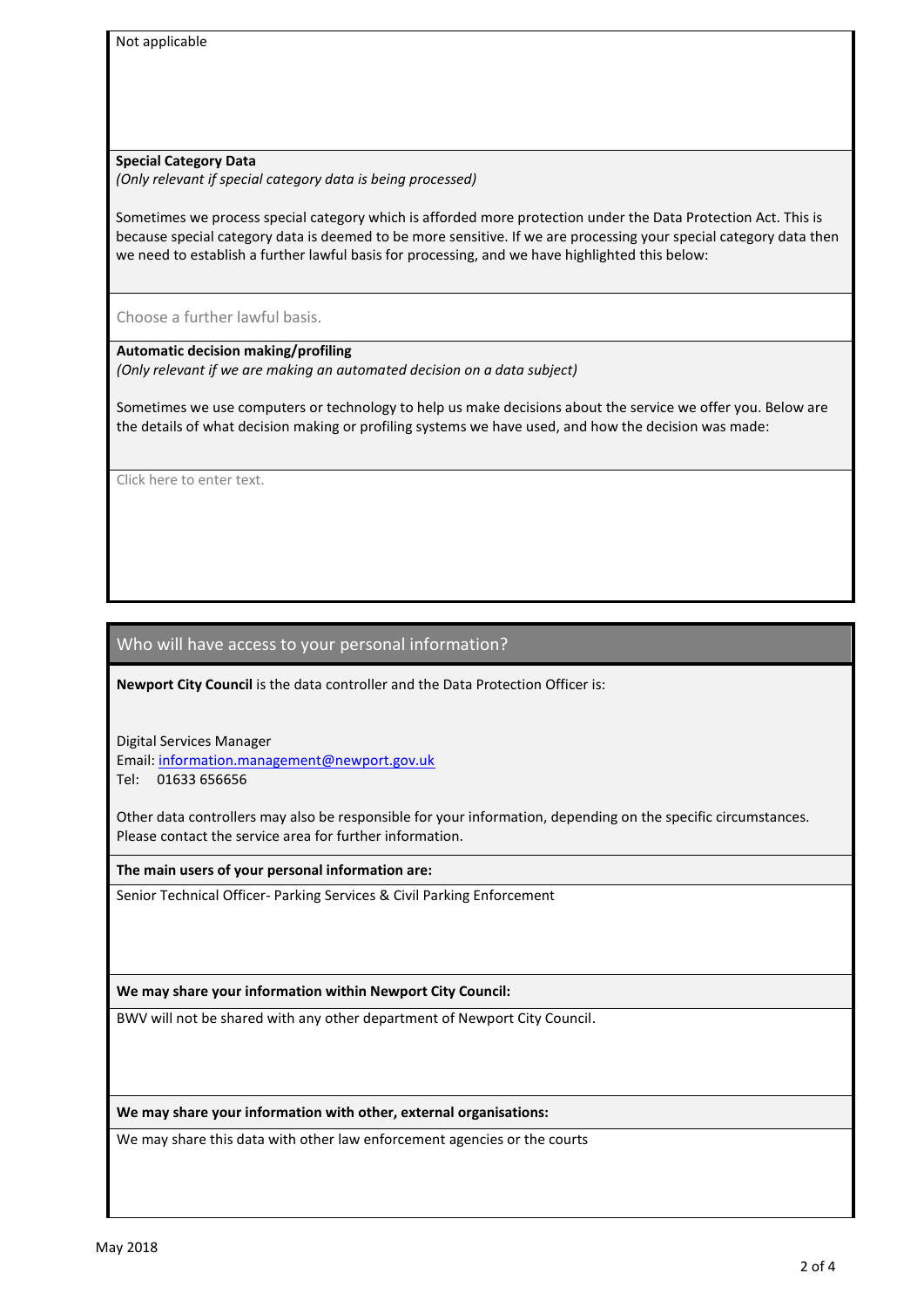**Sometimes we use the specialist help of other organisations/companies to process your data on our behalf. These companies are known as 'data processors'. In processing your data, we use the following data processors:**

Pinnacle response are the suppliers of the body worn video camera equipment. BWVA data will be downloaded and stored on the Newport City Council network on a daily basis. The data stored on the camera devices is encrypted, this means that the recordings can only be viewed (decrypted) by using the appropriate software. Access to this software is strictly controlled by Newport City Council. The information will be stored so that recordings relating to a specific individual or event can be easily identified, located and retrieved.

**Details of any international transfers of your personal information:**

*(if applicable)*

We will not transfer this data internationally.

# Requests for information

**All recorded information held by Newport City Council may be subject to requests under the Freedom of Information Act 2000, Environmental Information Regulations 2004 and the Data Protection Act.**

If you would like to request a copy of the personal information that we hold about you, you can request to have a copy of our **Personal Information Request Form** here:

[Information.management@newport.gov.uk](mailto:Information.management@newport.gov.uk)

If you would like to submit a Freedom of Information Request/Environmental Information request to us, you can submit your request to us here:

[www.newport.gov.uk/FOI](http://www.newport.gov.uk/FOI)

## Your Rights

**The Data Protection Act gives you a number of rights. Please note that not all of these rights are absolute and we will need to consider your request upon receipt. You have the right to request:**

- a) to have your data rectified if it is inaccurate or incomplete;
- b) to have your data erased;
- c) to restrict the processing of your data;
- d) to exercise your right to data portability;
- e) to object to the processing for the purposes of direct marketing, profiling and automated decision making.

**In all instances, please submit your request to:**

[information.management@newport.gov.uk](mailto:information.management@newport.gov.uk)

#### **Complaints Procedure**

If you are unhappy with the way Newport City Council is using your data, you have the right to complain to us. If you would like to do this, please contact us by sending an e-mail to this address; **[Information.management@newport.gov.uk](mailto:Information.management@newport.gov.uk)**

If you are not content with the subsequent outcome of your complaint, you may apply directly to the Information Commissioner for a decision. Generally, the ICO cannot make a decision unless you have exhausted the Councils complaints procedure. The Information Commissioner can be contacted at:

The Information Commissioners Office, Wycliffe House, Water Lane, Wilmslow, Cheshire SK9 5AF.